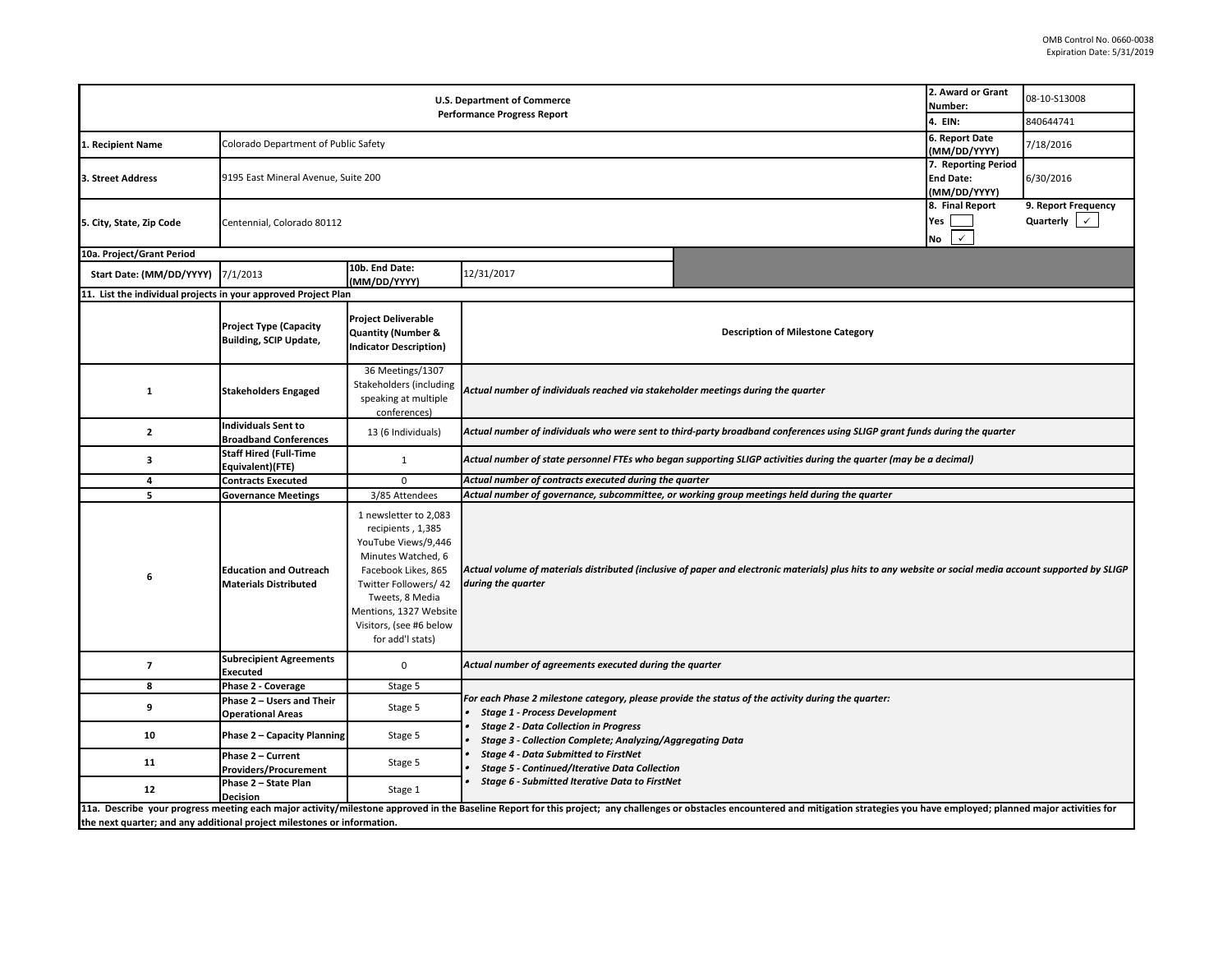1/The FNC Program Staff. SPOC and/or FirstNet Colorado Governing Body (FNCGB) members presented/participated at the following meetings during the quarter (April - June 2016): Homeland Security Advisory Council (April and M Int'l Fire Behavior & Fuels Conference, Bureau of Interior Radio over IP Group, City of Aurora Public Safety Subcommittee, Hinsdale County, Experience Public Safety LTE Event (XPSLTE 2016), Statewide Public Safety Radio Su County, San Miguel County, Wireless Infrastructure Show, NPSTC Broadband Emerging Technologies Working Group, Clear Creek County, County Sheriffs of Colorado (CSOC), Upper Arkansas Region Local Technology Planning Team (LT Chaffee Co Commissioners, Mountain Connect Broadband Conference, Mountain Rescue Assoc. (MRA) Conference, Colorado State Fire Chiefs Critical Issues Forum, Global City Teams Challenge (GCTC), Rocky Mtn EMS and Trauma Confe Colorado Association of Chiefs of Police (CACP), New Mexico (NM) SLIGP Conference, Colorado Municipal League (CML) Conference, Colorado State Firefighters Convention, 3 LTE Overview and Training Classes, 3 Business Plan Wo Meetings and 2 Technical Working Group Meetings, 1 Operational Working Group Meeting and 2 combined Technical/Operational Working Group Meetings. A sampling of presentations from these and previous events can be found at: https://sites.google.com/a/state.co.us/firstnetcolorado/home/resources/presentations.

Since the start of SLIGP, outreach efforts have reached the following stakeholders, the FNC has now met with 100% of Colorado's counties and tribes and with dozens of organizations multiple times. The Experience Public Saf (XPSLTE) was held on May 3, 2016. Using a Tech Assist from DHS OEC, the FNC team supported participation from 20 vendors and 124 participants (including FirstNet and PSCR) in learning about existing and future applications infrastructure that may be supported on the NPSBN. More information on the event can be found at: https://sites.google.com/a/state.co.us/firstnetcolorado/xpslte2016

2/1 stakeholder attended the International Wireless Conference and Exposition in Las Vegas in March, 1 FNCGB member to PSCR in San Diego, the SPOC and 3 program staff to the SPOC meeting in DC, 2 staff to PSCR, and 1 staff following: Int'l Fire Behavior Conference in Portland, the Wireless Infrastructure show in Dallas, the Mountain Rescue Assoc. Conference in Port Angeles, the MM SLIGP Conf in Albuquerque, and the GCTC in Austin). See #1 fo where staff participated as presenters.

3/ OIT filled the Project Coordinator position on 4/4/16, however that employee's last day was on 5/12/16. OIT will fill the position again in the next quarter.

5/April, May and June FirstNet Colorado Governing Board (FNCGB) meetings 85 total attendees/3 meetings) were held with the Colorado members, FirstNet leadership and other stakeholders in person and via Web/Conference Bridg FirstNet Colorado Governing Body (FNCGB), other statewide executives, and stakeholders met with FirstNet leadership in Arvada on May 19, 2016 as the official governance body 2016 consultation meeting.\*\*\*

6/ The SPOC and FNC Program Staff participated in each quarterly FirstNet SPOC call, calls with the FirstNet Region VIII lead, the WestNet bi-weekly call and attended the FirstNet Board and Special Board Meetings via web s provides monthly programmatic updates (in person whenever possible) to all of the major Land Mobile Radio and Public Safety Communications stakeholder groups (e.g., Consolidated Communications Network of Colorado (CCNC), R Mountain Harris Users Group, Public Safety Communications Subcommittee (PSCS), Dept of Homeland Security and Emergency Mgmt All Hazards Region/Homeland Security Coordinators Meeting, the Homeland Security Advisory Council, local NENA/APCO chapter, and the 911 PUC Task Force. FNC Program Staff also participates, when available at the PSCR User Experience Working Group, and various NPSTC Broadband Working Groups on Emergin Technologies, Unmann Aerial Systems (UAS)/Robotics, Deployables and LMR to LTE Transition, and the FEMA Regional Emergency Communications Coordination Working Group (RECCWG) calls for Region 8 to provide regular programmatic updates. Program s now chairs the NPSTC Broadband Emerging Technologies Working Group.

Internally, Staff efforts for the quarter included working on the following: FirstNet Colorado branding, marketing, website (www.firstnetcolorado.org), outreach planning, and newsletter publications. Media Mentions: 6 Tota can be found at: https://sites.google.com/a/state.co.us/firstnetcolorado/home/news/fnc-in-the-news. See Q1 stats below:

|                   | <b>Website Sessions</b> | <b>Website Users</b><br>(% of New Users) | <b>Website Page Views</b> | <b>Newsletter Recipients</b> | Email<br><b>Newsletter</b><br><b>Open Rate</b><br>(%) | <b>Media Mentions</b> | <b>Twitter Followers</b><br><b>Cumulative</b><br><b>Total)/Tweets</b> | <b>Facebook Likes</b> | YouTube<br>Views/Minutes<br>Watched |
|-------------------|-------------------------|------------------------------------------|---------------------------|------------------------------|-------------------------------------------------------|-----------------------|-----------------------------------------------------------------------|-----------------------|-------------------------------------|
| <b>April 2016</b> | 570                     | 341 (56.02%)                             | 1,060                     | 2083                         | 30.40%                                                |                       | 810 and 6                                                             |                       | 558 views/2266 min                  |
| May 2016          | 476                     | 337 (60.08%)                             | 1,033                     |                              |                                                       |                       | 833 and 16                                                            |                       | 487 views/5560 min                  |
| <b>June 2016</b>  | 344                     | 213 (52.03%)                             | 1.146                     |                              |                                                       |                       | 865 and 20                                                            |                       | 340 views/1620 min                  |

8 – 12/ Data collection continues in these areas on a limited basis. The State Plan Decision is still in Stage 1 Process Development only.

Additionally, the SLIGP deliverable from Signals Analytics entitled "LTE Integration of P25 ISSI for Colorado" white paper was completed and shared with stakeholders. It can be viewed at: https://drive.google.com/open?id=0Bz1j7r1gtoiTMDd5V1FzWXpGaHc.

11b. If the project team anticipates requesting any changes to the approved Baseline Report in the next quarter, describe those below. Note that any substantive changes to the Baseline Report must be approved by the Depart **Commerce before implementation.** 

N/A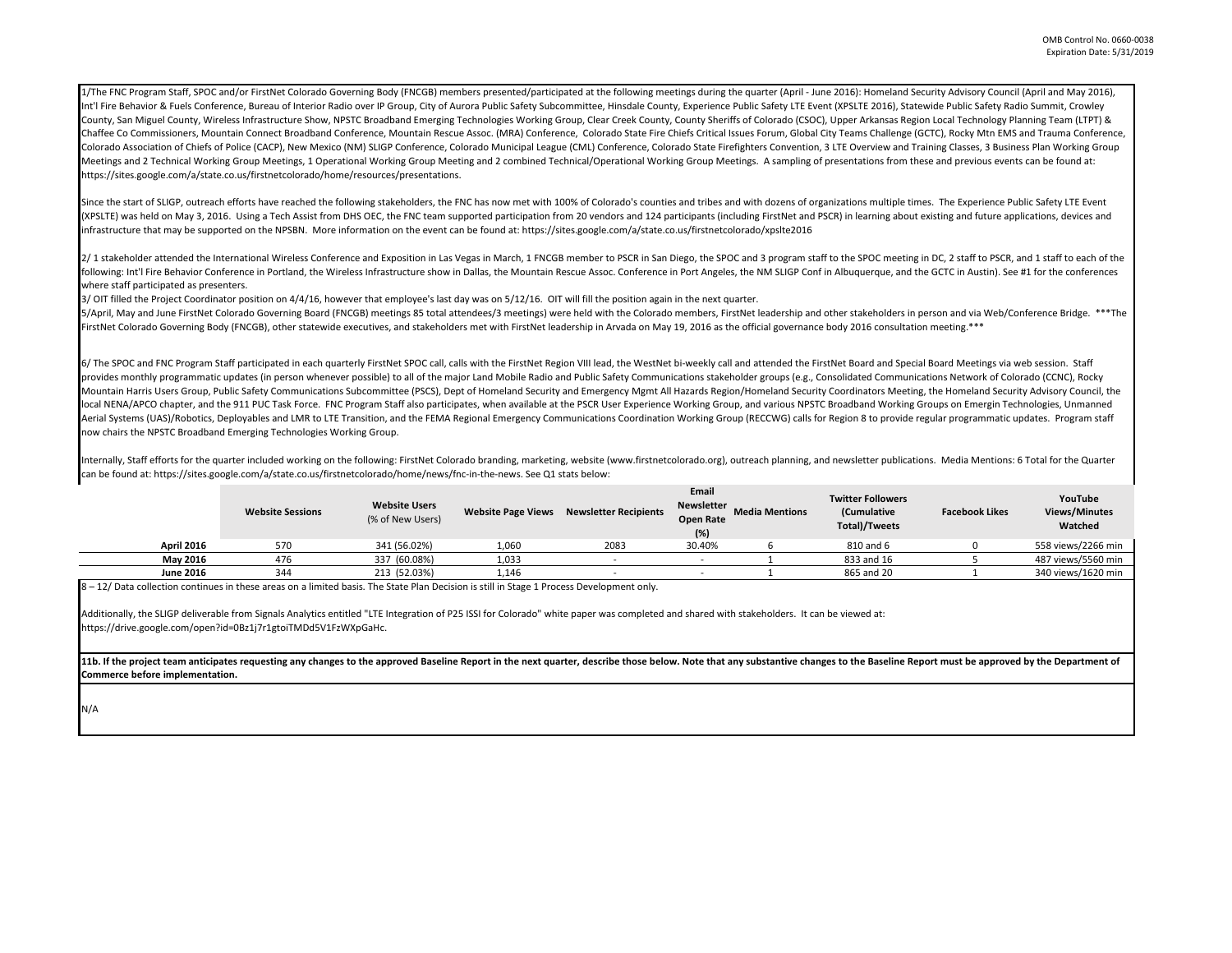**11c. Provide any other information that would be useful to NTIA as it assesses this project's progress.** 

N/A

**11d. Describe any success stories or best practices you have identified. Please be as specific as possible.**

As mentioned in # 1, the team held the XPSLTE event to provide an operational experience of NPSBN and LTE technology. Stakeholders from FirstNet, PSCR and other states attended the event.

**12. Personnel** 

**12a. If the project is not fully staffed, describe how any lack of staffing may impact the project's time line and when the project will be fully staffed.**

See #3. The Project Coordinator position was filled, however that employee left after ~6 weeks. It is critical for this position to be filled in order for staff to update website, complete online training curriculum, and d track commercial coverage.

| <b>Job Title</b>                                                                                                                                                                                            | FTE%                                                                                                                                                                                   |                                                                                                                                                         | Project (s) Assigned                                                                                                                                                                                                                                                                                                                                                                                                                                        |                                        |                                                                                                             |                   |                 |                                         |                                          |  |
|-------------------------------------------------------------------------------------------------------------------------------------------------------------------------------------------------------------|----------------------------------------------------------------------------------------------------------------------------------------------------------------------------------------|---------------------------------------------------------------------------------------------------------------------------------------------------------|-------------------------------------------------------------------------------------------------------------------------------------------------------------------------------------------------------------------------------------------------------------------------------------------------------------------------------------------------------------------------------------------------------------------------------------------------------------|----------------------------------------|-------------------------------------------------------------------------------------------------------------|-------------------|-----------------|-----------------------------------------|------------------------------------------|--|
| Public Safety Broadband<br>Program Manager                                                                                                                                                                  | 0                                                                                                                                                                                      |                                                                                                                                                         | Title and level of effort<br>Effective 12/1/15, the employee filling the Public Safety Broadband Program Manager position was hired in by OIT as the Broadband Implementation<br>modified based on<br>Manager, a general funded position. This position will be responsible for all duties previously managed by the Public Safety Broadband Program Manager,<br>approved grant<br>however those duties will no longer be funded by SLIGP.<br>modification. |                                        |                                                                                                             |                   |                 |                                         |                                          |  |
| Outreach and Education<br>Manager                                                                                                                                                                           | $\mathbf{1}$                                                                                                                                                                           |                                                                                                                                                         | Title and level of effort<br>modified based on<br>Provide support for SLIGP outreach activities<br>approved grant<br>modification.                                                                                                                                                                                                                                                                                                                          |                                        |                                                                                                             |                   |                 |                                         |                                          |  |
| <b>Project Coordinator</b>                                                                                                                                                                                  | 1                                                                                                                                                                                      |                                                                                                                                                         | Title and level of effort<br>Provide support for SLIGP program, education and outreach activities Position filled effective 4/4/16 however employee quit on 5/12/16. Some benefit<br>modified based on<br>was gained during this short time, and the position will be filled early in the next quarter.<br>approved grant<br>modification.                                                                                                                  |                                        |                                                                                                             |                   |                 |                                         |                                          |  |
| <b>Grant Program Manager</b>                                                                                                                                                                                | 0.2                                                                                                                                                                                    | Provide support for grant management and reporting requirements                                                                                         |                                                                                                                                                                                                                                                                                                                                                                                                                                                             |                                        |                                                                                                             |                   |                 |                                         | None                                     |  |
| <b>Grant Analyst</b>                                                                                                                                                                                        | 0.2                                                                                                                                                                                    | Provide support for grant management and reporting requirements                                                                                         |                                                                                                                                                                                                                                                                                                                                                                                                                                                             |                                        |                                                                                                             |                   |                 |                                         | None                                     |  |
| <b>Grant Accountant</b>                                                                                                                                                                                     | 0.2                                                                                                                                                                                    |                                                                                                                                                         | Provide support for budget management and reporting requirements<br>None                                                                                                                                                                                                                                                                                                                                                                                    |                                        |                                                                                                             |                   |                 |                                         |                                          |  |
| Administrative Support                                                                                                                                                                                      | $\mathbf 0$                                                                                                                                                                            |                                                                                                                                                         | Position removed with<br>Provide administrative support for grant management, governance meetings, and outreach activities<br>budget modification.                                                                                                                                                                                                                                                                                                          |                                        |                                                                                                             |                   |                 |                                         |                                          |  |
| 13. Subcontracts (Vendors and/or Subrecipients)                                                                                                                                                             |                                                                                                                                                                                        |                                                                                                                                                         |                                                                                                                                                                                                                                                                                                                                                                                                                                                             |                                        |                                                                                                             |                   |                 |                                         |                                          |  |
| 13a. Subcontracts Table - Include all subcontractors. The totals from this table must equal the "Subcontracts Total" in Question 14f.                                                                       |                                                                                                                                                                                        |                                                                                                                                                         |                                                                                                                                                                                                                                                                                                                                                                                                                                                             |                                        |                                                                                                             |                   |                 |                                         |                                          |  |
| Name                                                                                                                                                                                                        |                                                                                                                                                                                        | <b>Subcontract Purpose</b>                                                                                                                              |                                                                                                                                                                                                                                                                                                                                                                                                                                                             | RFP/RFQ Issued (Y/N)                   | Contract<br>Executed<br>(Y/N)                                                                               | <b>Start Date</b> | <b>End Date</b> | <b>Total Federal Funds</b><br>Allocated | <b>Total Matching Funds</b><br>Allocated |  |
| Signals Analytics, LLC                                                                                                                                                                                      | Subcontracts: Technical Support-MOUs, Data                                                                                                                                             |                                                                                                                                                         | Vendor                                                                                                                                                                                                                                                                                                                                                                                                                                                      | Y                                      | Y                                                                                                           | 6/3/2015          | 6/3/2017        | \$245,750.00                            | \$0.00                                   |  |
| <b>TBD</b>                                                                                                                                                                                                  |                                                                                                                                                                                        | Legal/MOU Subcontracts: Costs associated with state,<br>Vendor/State and<br>municipal, county and private (outside) legal expertise<br>Local Government |                                                                                                                                                                                                                                                                                                                                                                                                                                                             | N                                      | N                                                                                                           | TBD               | TBD             | \$180,000.00                            | \$0.00                                   |  |
| <b>TBD</b>                                                                                                                                                                                                  | A/V, Graphics and Production Services associated with<br>development of videos, website or other marketing                                                                             |                                                                                                                                                         | Vendor/State<br>Government                                                                                                                                                                                                                                                                                                                                                                                                                                  | N                                      | N                                                                                                           | TBD               | TBD             | \$30,000.00                             | \$0.00                                   |  |
| <b>Texas A&amp;M Engineering</b><br><b>Extension Service (TEEX)</b>                                                                                                                                         | Training Services/costs associated with development<br>of on-line training programs and materials to enable<br>training of local, tribal, and state stakeholders on LTE<br>technology. |                                                                                                                                                         | Vendor/<br>Government                                                                                                                                                                                                                                                                                                                                                                                                                                       | N/ RFP/RFQ not required                | Y/ PO was<br>issued<br>because cost<br>was under<br>\$25000, no<br>other<br>procurement<br>vehicle<br>eeded | 12/1/2015         | 8/31/2016       | \$20,000.00                             | \$0.00                                   |  |
| TBD                                                                                                                                                                                                         | General Contractual Services for data collection and                                                                                                                                   |                                                                                                                                                         | Vendor                                                                                                                                                                                                                                                                                                                                                                                                                                                      | N                                      | N                                                                                                           | TBD               | TBD             | \$275,264.00                            | \$0.00                                   |  |
| Covendis                                                                                                                                                                                                    | Provide project coordination/administrative support<br>for SLIGP data collection activities, governance                                                                                |                                                                                                                                                         | Vendor                                                                                                                                                                                                                                                                                                                                                                                                                                                      | Bid Process completed in<br>April 2015 | PO<br>Executed                                                                                              | 5/4/2015          | 2/3/2016        | \$57,855.00                             | \$0.00                                   |  |
| 13b. Describe any challenges encountered with vendors and/or subrecipients.                                                                                                                                 |                                                                                                                                                                                        |                                                                                                                                                         |                                                                                                                                                                                                                                                                                                                                                                                                                                                             |                                        |                                                                                                             |                   |                 |                                         |                                          |  |
| See correction to Signals Analytics contract end date; is actually 6/2/17 and was previously reflected incorrectly. The PO with TEEX was extended through 8/31/16 in order to complete the online training. |                                                                                                                                                                                        |                                                                                                                                                         |                                                                                                                                                                                                                                                                                                                                                                                                                                                             |                                        |                                                                                                             |                   |                 |                                         |                                          |  |